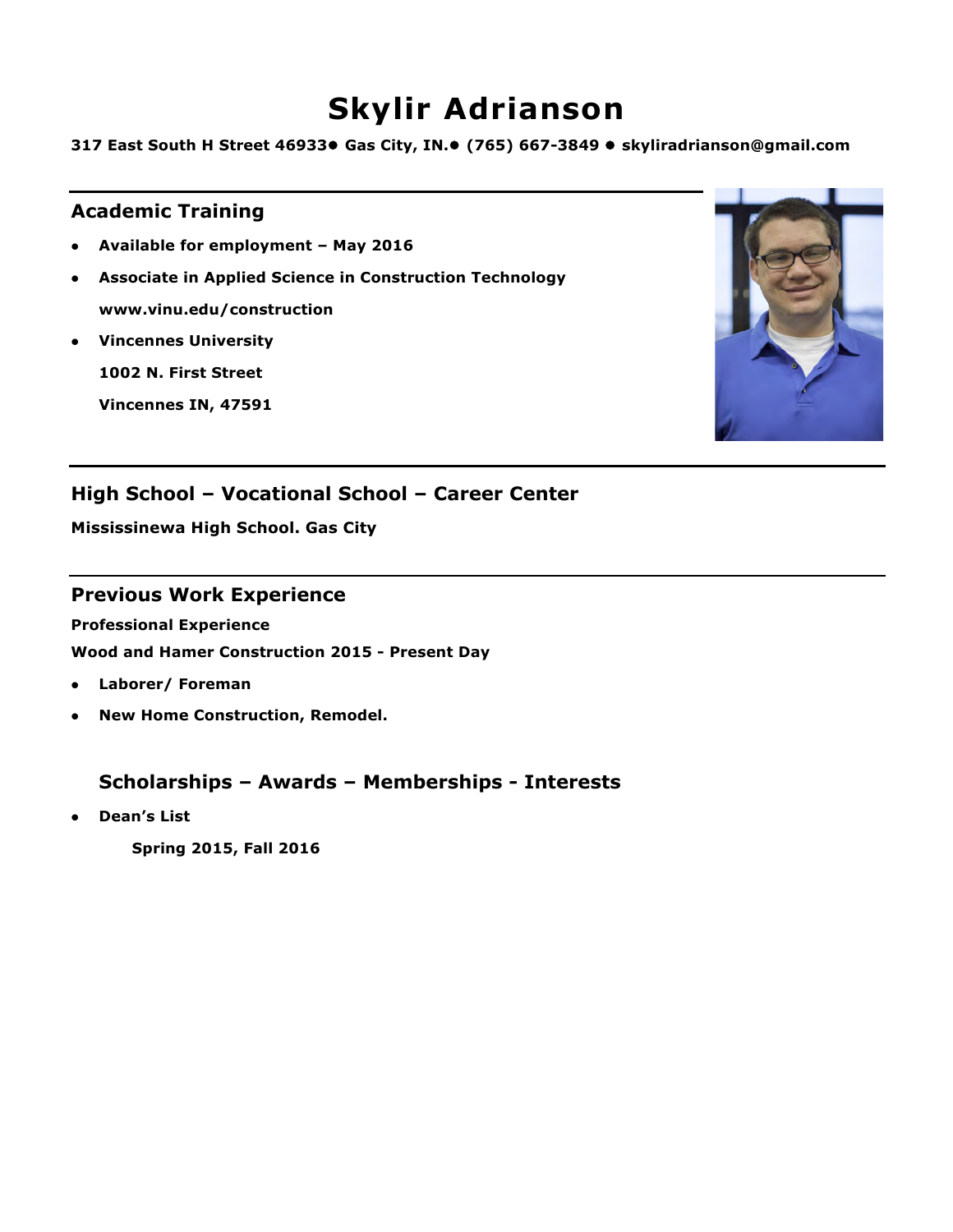# **SEAN P. ARMSTRONG**

**13425 N. St. Joseph Ave ● Darmstadt IN ● (812) 550-8138 ● Armstrong.Sean6@gmail.com** 

## **Academic Training**

- l **Available for employment – May 2016**
- l **Associate in Science Career/Technical in Construction Technology www.vinu.edu/construction**
- **•** Vincennes University

**1002 N. First Street**

**Vincennes IN, 47591**



## **High School – Vocational School – Career Center**

**Evansville Central High School – Evansville, IN**

### **Previous Work Experience**

**Professional Experience**

**Custom Sign & Engineering**

- **Laborer 2013- Current**
- **Vinyl work and Some Fabrication**

- **.** Dean's List
- **Niehaus Family Scholarship**
- **•** Fishing
- **•** Hunting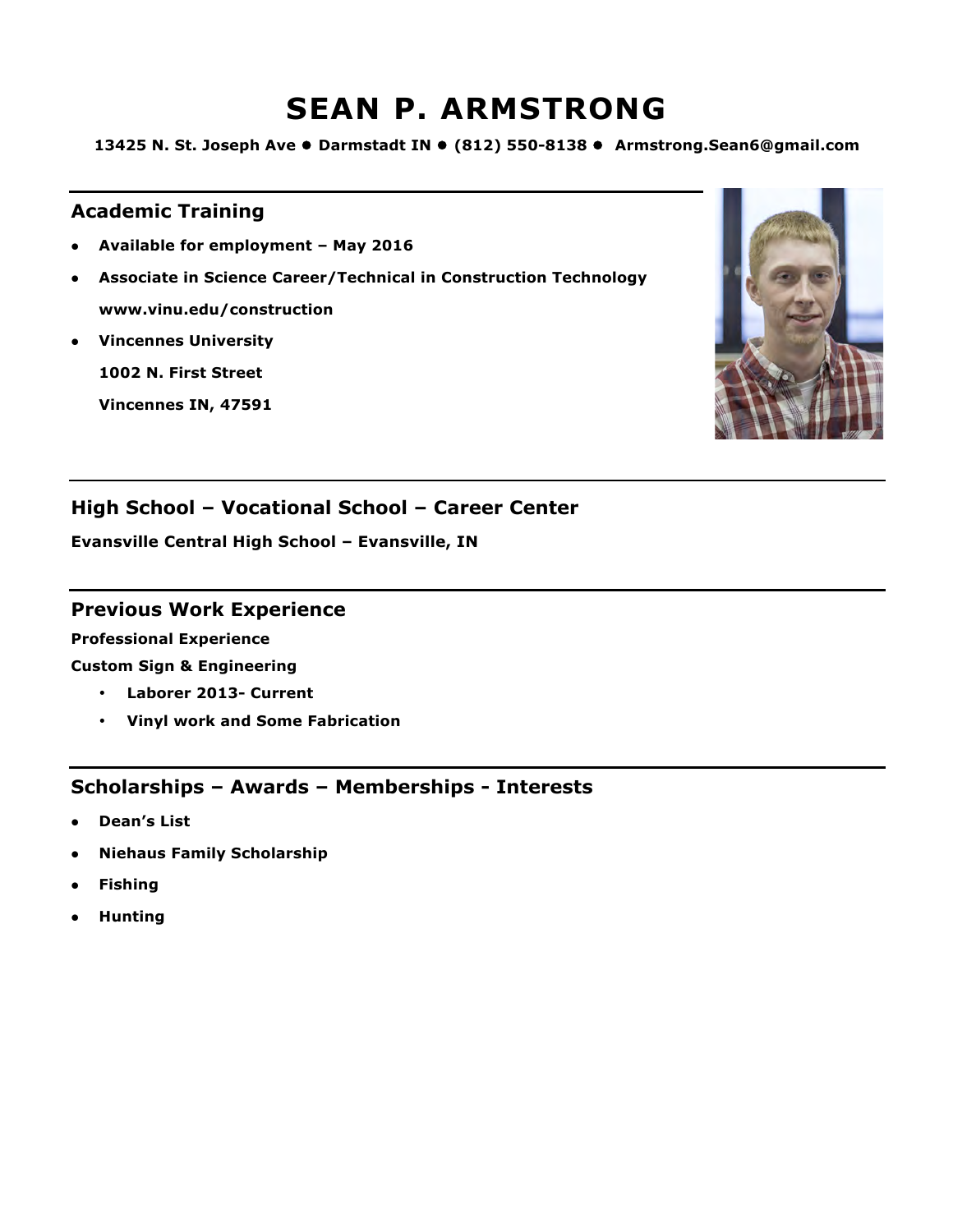# **Brian C. Barnes**

882 South 1450 East ● Burnettsville IN.● 603-831-6657● colebarnes95@gmail.com

### **Academic Training**

- l **Available for employment – May 2016**
- l **Associate in Science Career/Technical in Construction Technology www.vinu.edu/construction**
- **Vincennes University**

**1002 N. First Street**

**Vincennes IN, 47591**



## **High School – Vocational School – Career Center**

**Twin Lakes High School- Monticello, Indiana Indian Trails Career Center- Monticello, Indiana**

#### **Previous Work Experience**

**Professional Experience**

**Quality Construction – Laborer 2015**

**Marine Works Construction – Laborer 2014**

**J.H. Saylor's – Warehouse Laborer - 2011-2014**

- **Twin Lakes Building Trades Scholarship**
- **Construction Tech Scholarship**
- l **Dean's List two semesters**
- l **Member of the Vincennes University NAHB**
- l **I enjoy waterfowl hunting, fishing, and trapping in my spare time.**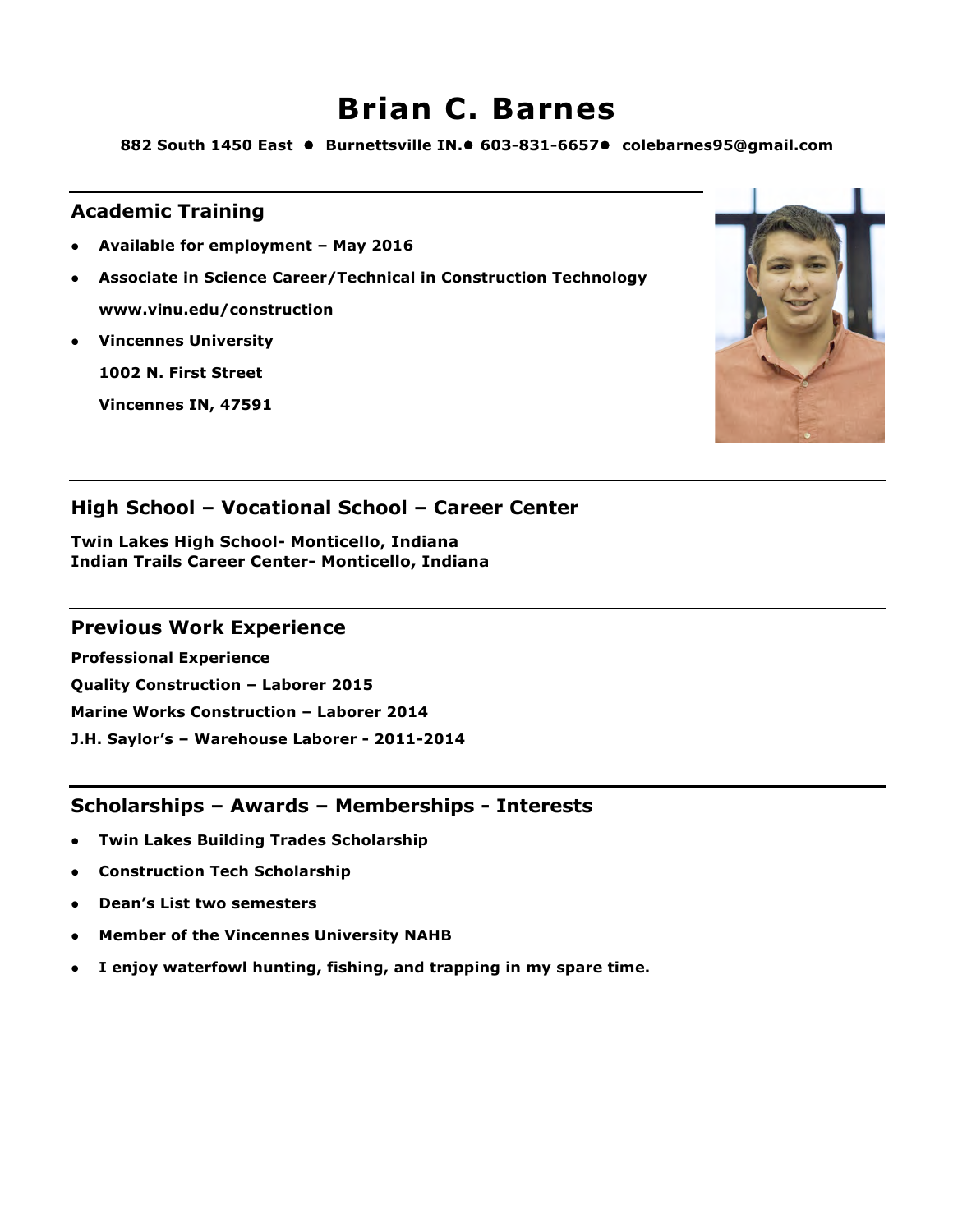## **Mitchell D. Brenneman**

**1633 N 900 E · Cannelburg IN.•** (812)-296-0767 · brennemanmd@yahoo.com

### **Academic Training**

- l **Available for employment – January 17**
- **Associate in Construction Technology www.vinu.edu/construction**
- **Vincennes University**

**1002 N. First Street**

**Vincennes IN, 47591**



### **High School – Vocational School – Career Center**

- **Homeschooled**
- **On the job experience**
- **Graduated in 2014**

#### **Previous Work Experience**

**Professional Experience**

- **G & R Construction, 2008-2013**
	- **Residential construction**
- **RDW Contracting, 2016**
	- **Residential Construction and Home Remodeling**

- **Awarded the Construction Technology Program Scholarship**
- **Hunting, Fishing, Guitar, Woodworking.**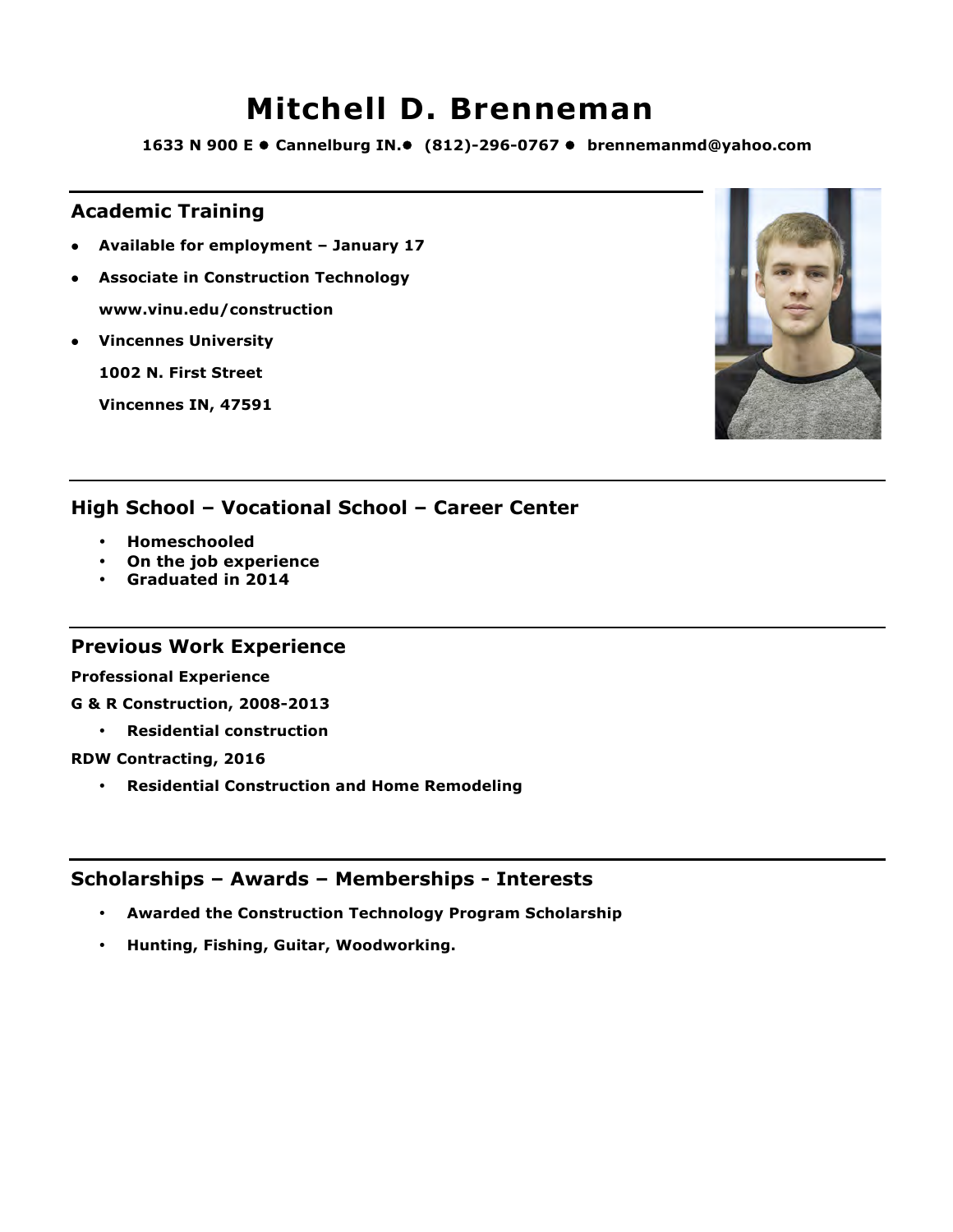# **Jared W. Cleveland**

**6431 E. Overhead Road ● Vincennes, IN.● (812)-881-5509 ● jwcleveland95@gmail.com** 

### **Academic Training**

- l **Available for employment – May 2016**
- l **Associate in Science Career/Technical in Construction Technology www.vinu.edu/construction**
- **•** Vincennes University

**1002 N. First Street**

**Vincennes IN, 47591**



## **High School – Vocational School – Career Center**

**South Knox High School – Vincennes, IN**

#### **Previous Work Experience**

**Professional Experience Cleveland Pest Control** 

- **Construction Technology Scholarships**
- l **Fishing**
- l **Hunting**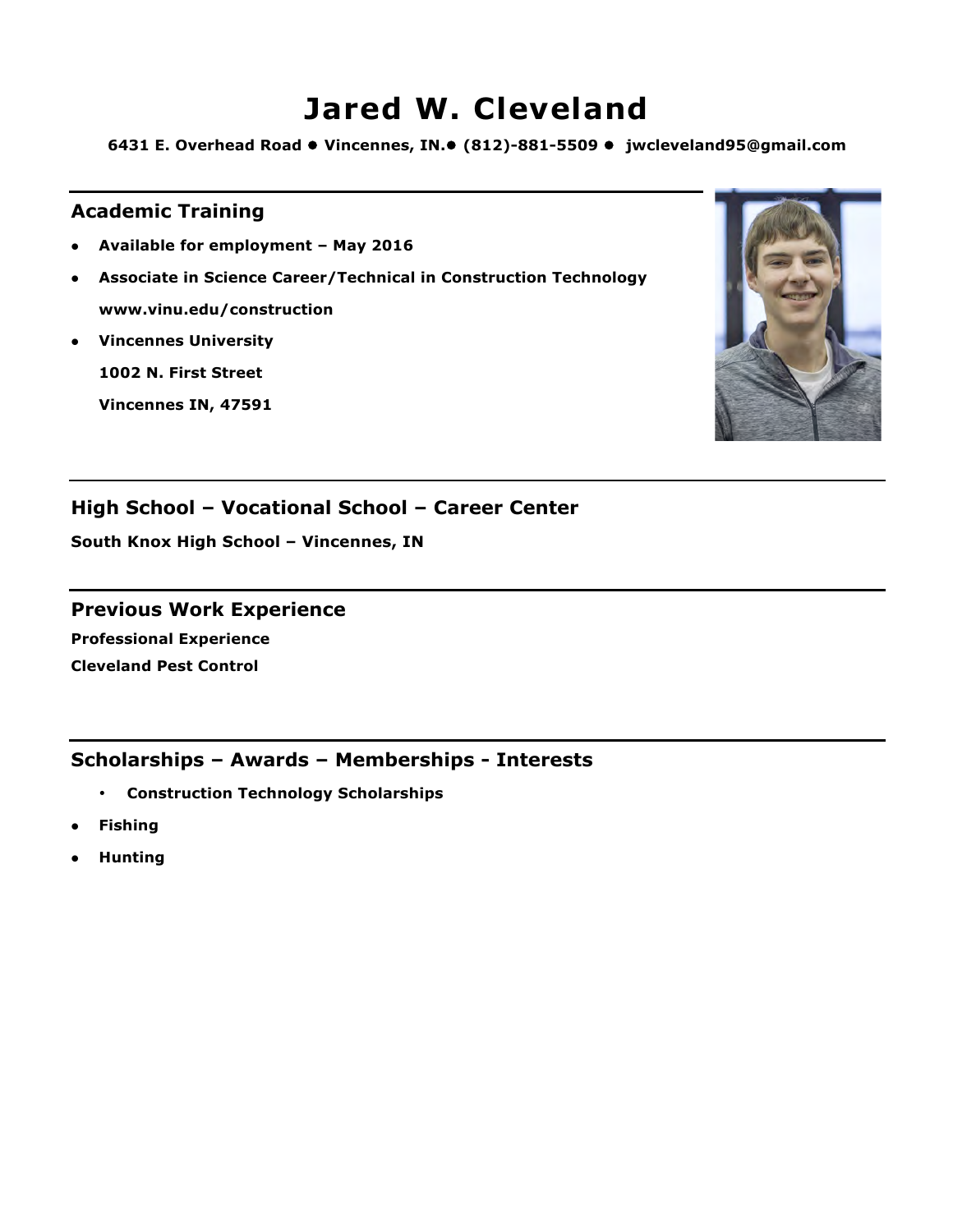## **Brooks E. DeWees**

**3351 N. Kingsley Dr.** l **Bloomington IN.**l **(812)-320-5802** l **brooksdewees@gmail.com**

### **Academic Training**

- l **Available for employment – May 2016**
- l **Associate in Science Career/Technical in Construction Technology www.vinu.edu/construction**
- **Vincennes University**

**1002 N. First Street**

**Vincennes IN, 47591**



## **High School – Vocational School – Career Center**

**Bloomington North High School – Bloomington, IN Hoosier Hills Career Center – Bloomington, IN**

#### **Previous Work Experience**

**Professional Experience**

**Will Harris Builders**

- **General laborer-2013-2014**
- **Bailey & Wieler Design and Building**
- **Skilled laborer-2015**
- **New home construction/ masonry/ remodeling**

- l **Dean's List**
- l **NAHB-President of student chapter**
- **•** Fishing
- l **Hunting**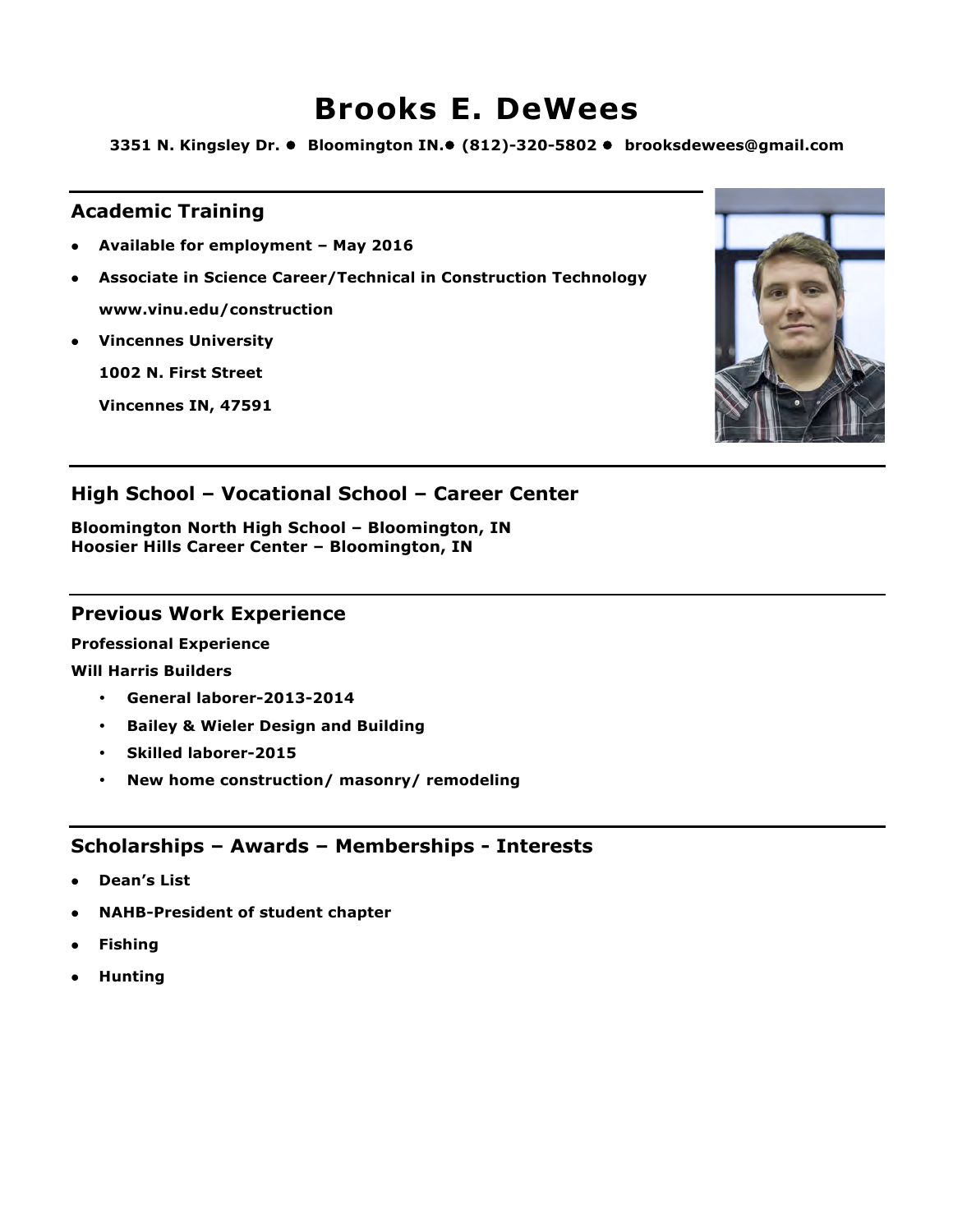# **Morgan Gentry**

**419 E. Cherry St. 47978** l **Rensselaer, IN.**l **(219) 869-3167** l **ablack18@myvu.vinu.edu**

## **Academic Training**

- l **Available for employment – May 2016**
- l **Associate in Applied Science in Construction Technology**
- **4** Associate in Applied Science in Construction Technology: **Building Materials Marketing**

**www.vinu.edu/construction**

**•** Vincennes University

**1002 N. First Street**

**Vincennes IN, 47591**

## **High School**

**South Dearborn High School – Aurora, IN** 

#### **Previous Work Experience**

**City of Aurora: City Maintenance- Duties; Landscaping, Masonry, Carpentry, Painting**

**Lowes: Cashier- Duties; Dispense correct change, take orders and money**

**Amazon: Returns Processer- Duties; Interpreting information, Making snap judgments, and making decisions based on company policy.**

- l **Dean's List Student**
- l **Golden Hammer Award Recipient**
- l **Indiana Charitable Builders Fund Scholarship Recipient**

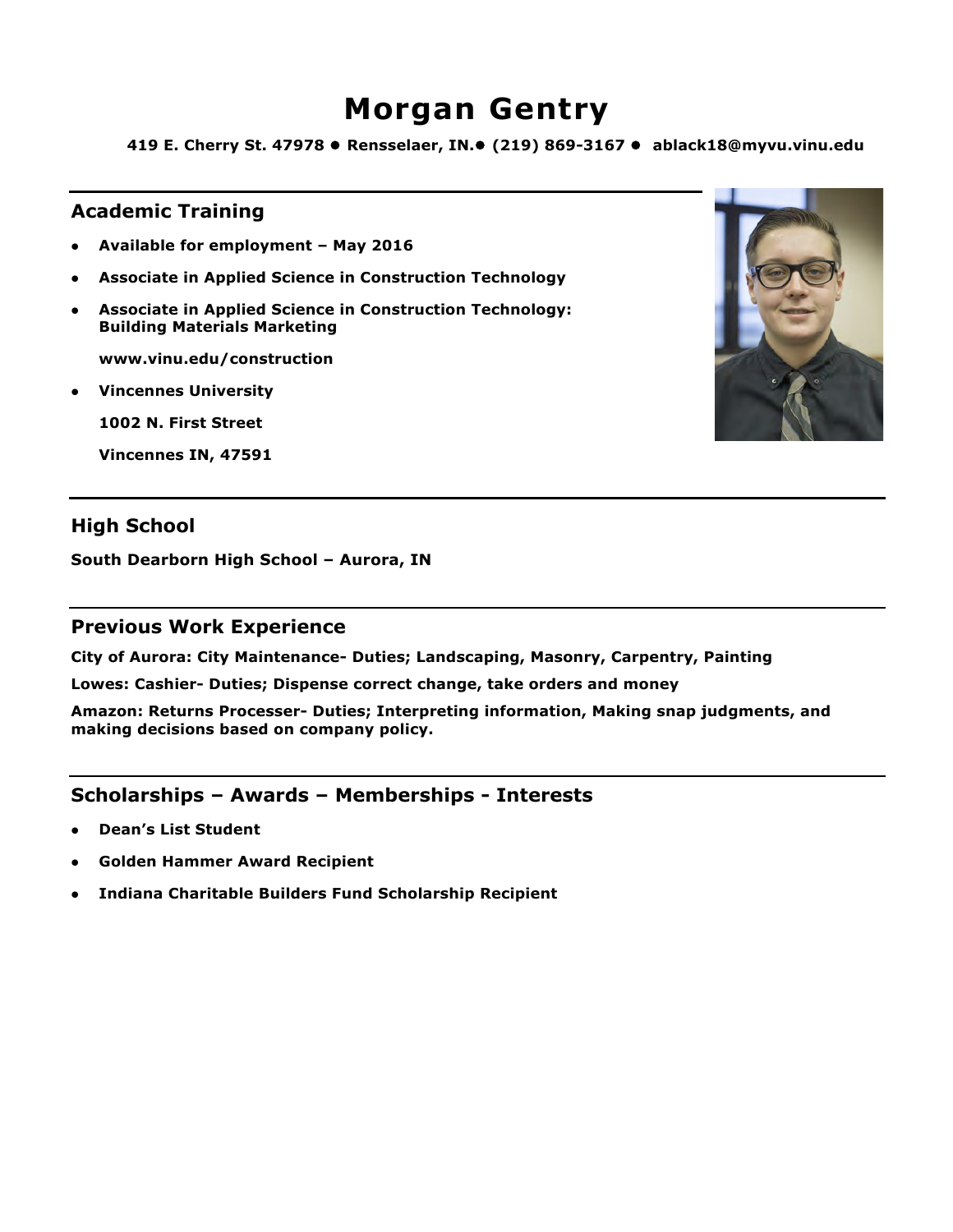# **Zach A. Jones**

**307 Popcorn Rd ● Springville, IN.● (812) 508-0742 ● Zach.ajones2@Live.com** 

## **Academic Training**

- l **Available for employment – May 2016**
- l **Associate in Science Career/Technical in Construction Technology www.vinu.edu/construction**
- **Vincennes University**

**1002 N. First Street**

**Vincennes IN, 47591**



## **High School – Vocational School – Career Center**

**Bedford North Lawrence High School. Bedford, IN North Lawrence Career Center. Bedford, IN**

#### **Previous Work Experience**

**Professional Experience**

**United States Army 2011- 2014**

- **•** Infantryman
- l **Private (E-2)**

**Miscellaneous Construction Jobs 2014-Present**

- l **Laborer**
- l **New Home Construction, Remodels, Additions**

- l **Dean's List**
- l **National Home Builders Association**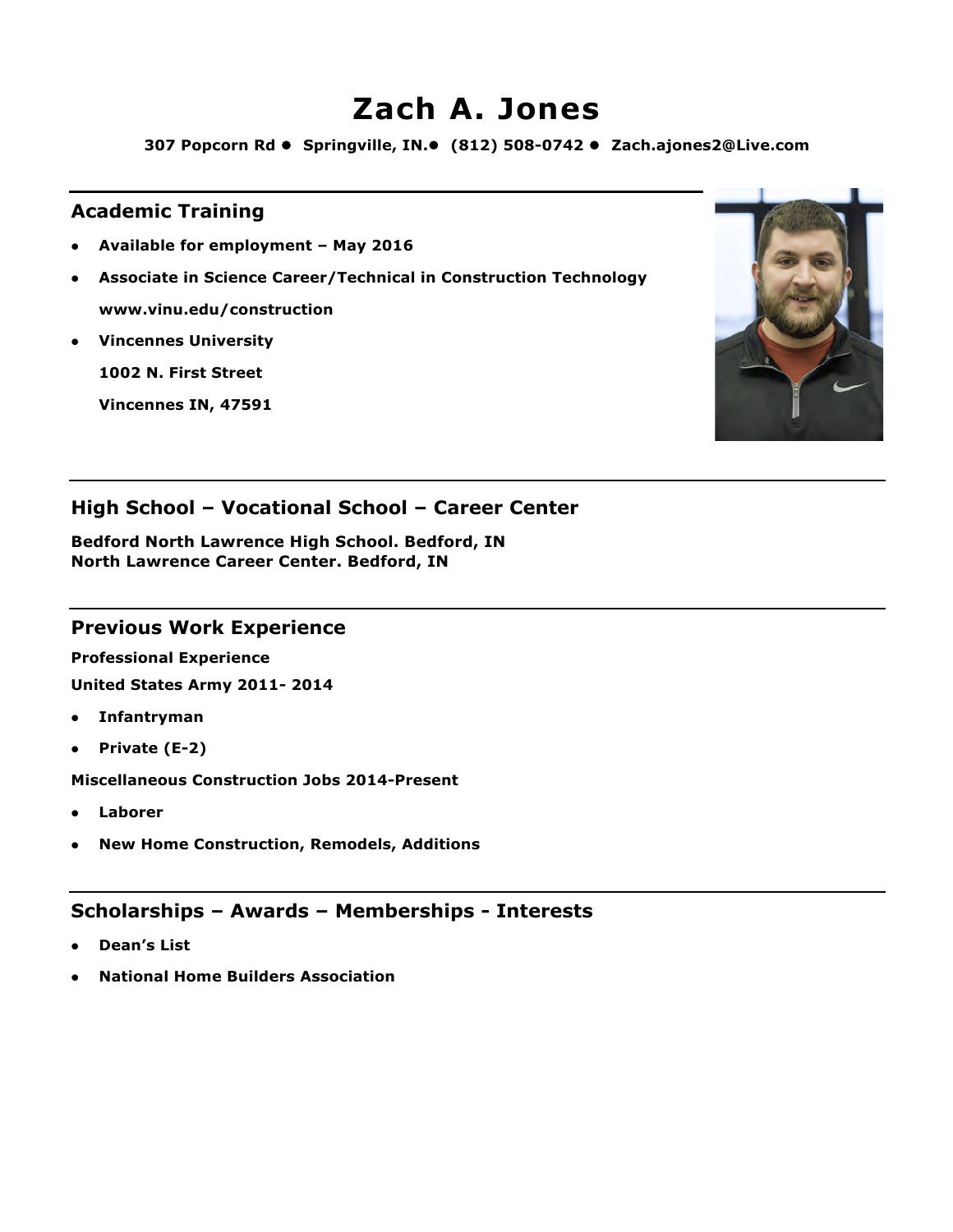## **Jordan M. Koberstein**

**3295 E. Carithers RD.** l **Princeton, IN** l **(812) 677-6890** l **jordan.koberstein@gmail.com**

#### **Academic Training**

- l **Available for employment – May 2016**
- l **Associate Construction Technology www.vinu.edu/construction**
- **Vincennes University**

**1002 N. First Street**

**Vincennes IN, 47591**



## **High School – Vocational School – Career Center**

**Princeton Community High School. Princeton, IN**

#### **Previous Work Experience**

**Christy Construction INC. 2014- Present Day**

- l **Laborer**
- **•** New Home Construction, Remodel, Pole Barns, Concrete, Additions.

#### **J Koberstein Lawn Care**

- **Co-owner**
- **Started this business in 2005 and still in business.**

- l **Dean's List**
- **•** Technical Honors Scholarship
- **Construction Technology Scholarship 2015/16**
- **Student member of the National Home builders Association**
- l **Some of my hobbies are hunting, fishing, shooting guns, and working**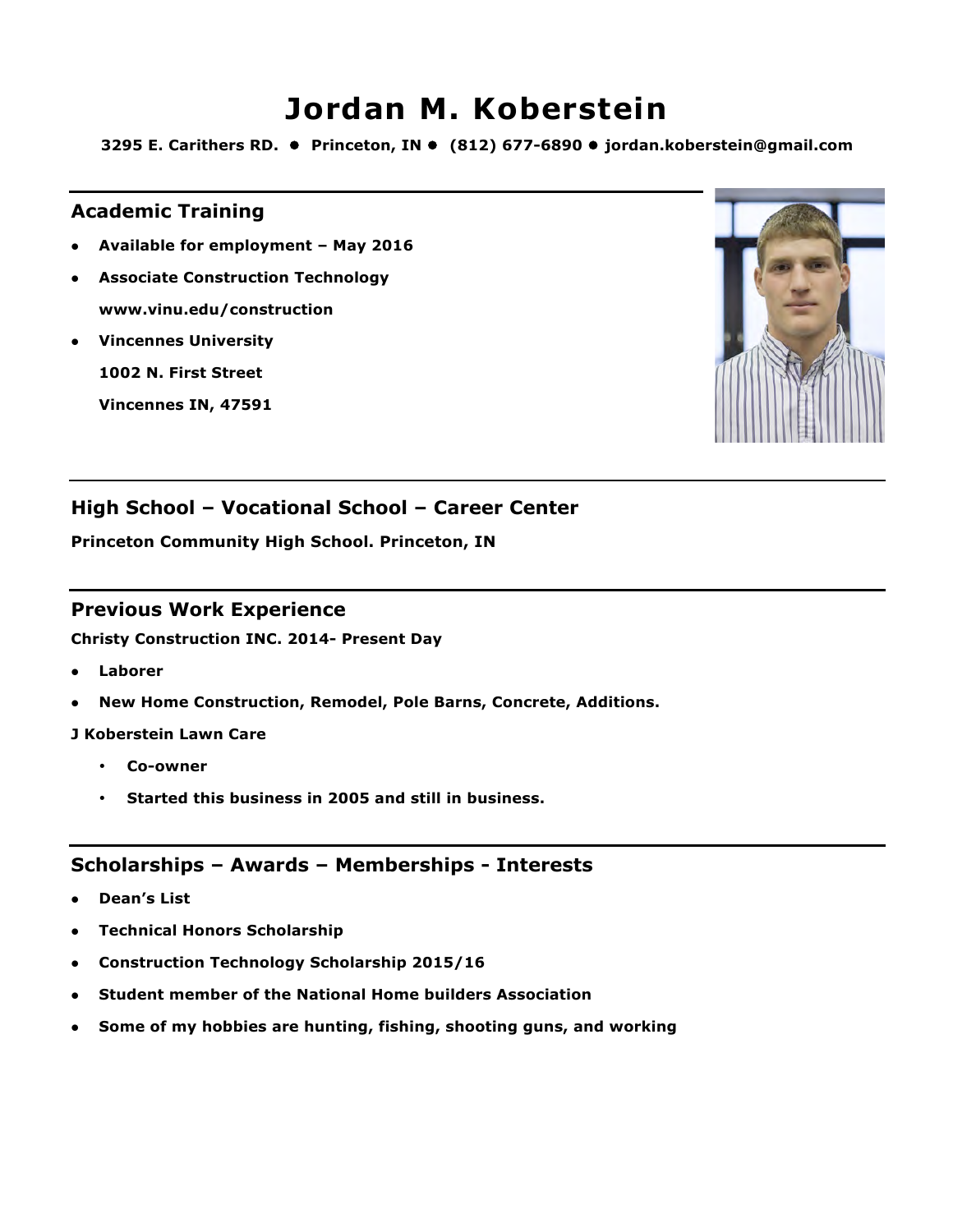# **Michael L. Mills**

**20 Ems D 21A Lane ● Syracuse, IN.● (574) 527-4905 ● mmills383@yahoo.com** 

### **Academic Training**

- l **Available for Part-time employment – May 2016**
- l **Associate in Career/Technical Science in Construction Technology www.vinu.edu/construction**
- **•** Vincennes University

**1002 N. First Street**

**Vincennes IN, 47591**



### **High School – Vocational School – Career Center**

- **Warsaw Community High School- Warsaw, IN**
- **Graduated 2014**

#### **Previous Work Experience**

**Professional Experience:**

- **Warsaw Community High School Building Trades-2013/2014**
- **Allen Beckett Handy Man Services-2013/2014**
- **Oakwood Resorts Maintance-2015/Current**

- **Student Division of National Association of Homebuilders President at Vincennes University**
- **Awarded the Construction Technology Scholarship**
- **•** Hunting/Fishing
- **BMX Racing**
- **•** Working with my hands
- **•** Approaching difficult tasks
- **•** Learning different work techniques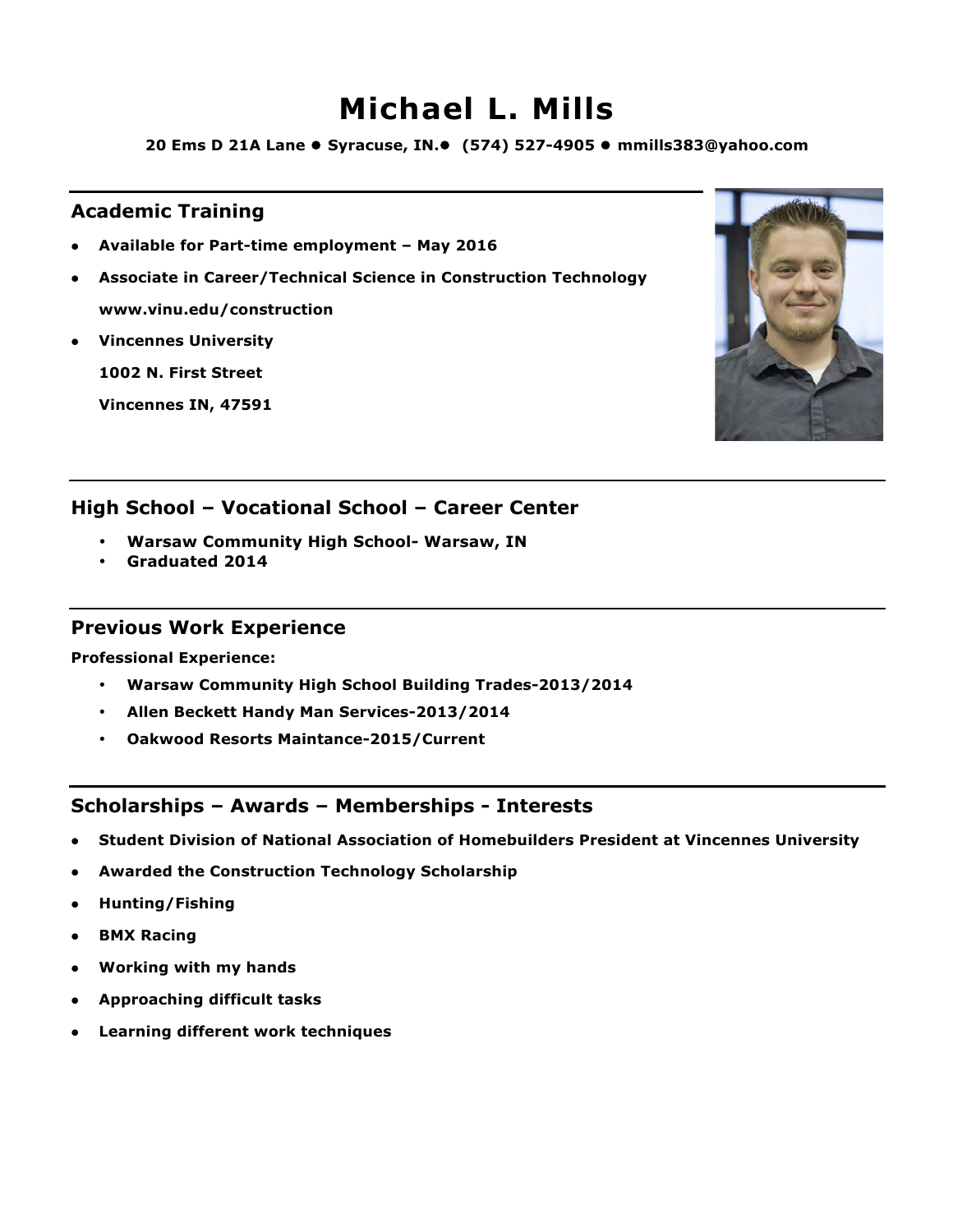## **Jarrod S. Patzschke**

**329 Plantation way ● Lafayette, IN.● (765) 414-4550 ● patzschkejarrod@gmail.com** 

## **Academic Training**

- l **Available for employment – May 2016**
- **Associate in Applied Science in Construction Technology www.vinu.edu/construction**
- **•** Vincennes University

**1002 N. First Street**

**Vincennes IN, 47591**



## **High School – Vocational School – Career Center**

**Lafayette Central Catholic Jr. /Sr. High School**

#### **Previous Work Experience**

**Wood and Hammer Construction 2015 - Present Day**

- l **Lawn Maintenance**
- l **New Home Construction**

- **Vincennes University baseball team 2015-2016**
- **•** Baseball
- l **Physical, and manual labor**
- l **Weight lifting, and running**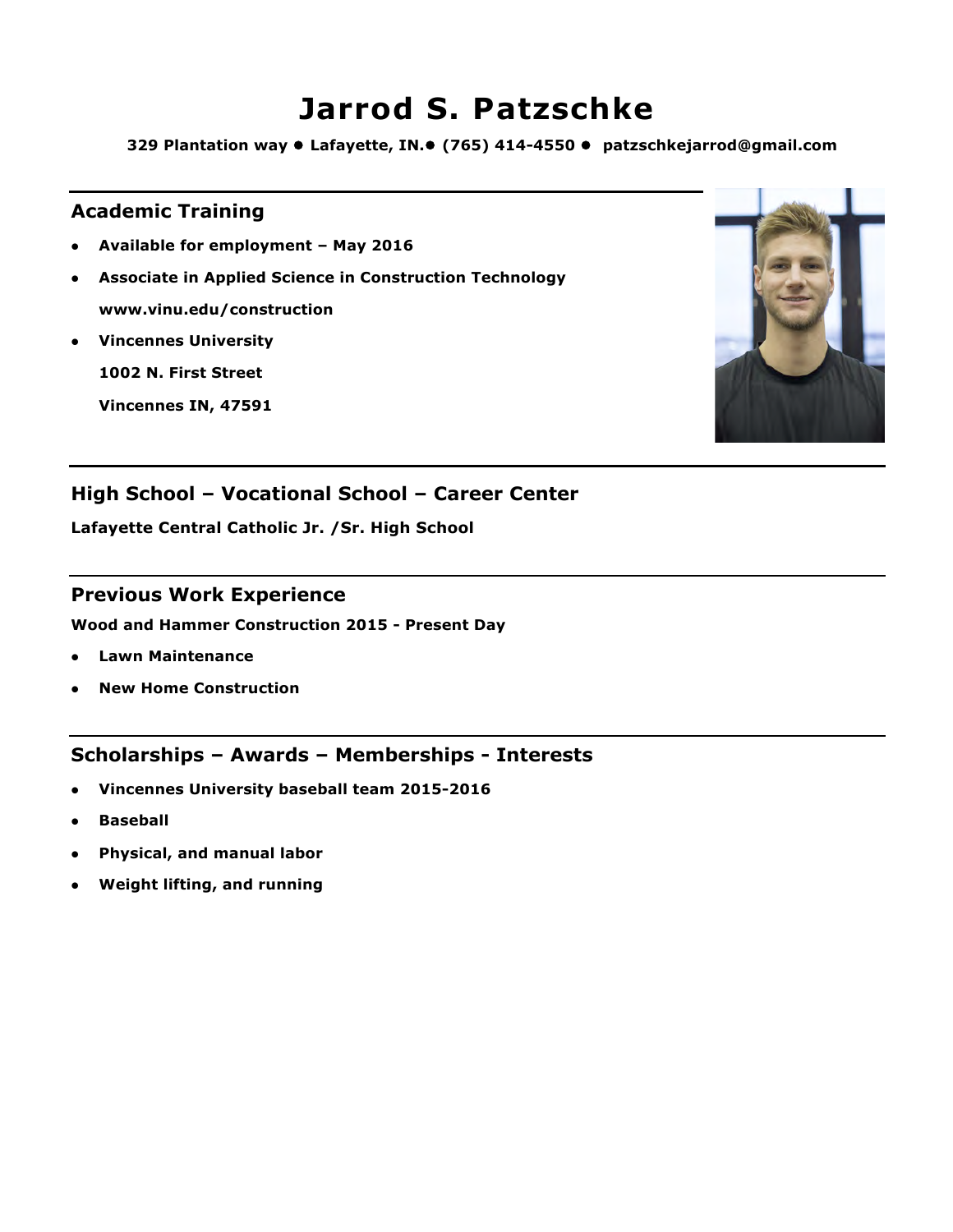# **Adam S. Pfeil**

**634 East State Street** l **Princeton IN.**l **(812) 664-8740** l **adam\_pfeil@yahoo.com**

### **Academic Training**

- l **Available for employment – May 2016**
- l **Associate in Science Career/Technical in Construction Technology www.vinu.edu/construction**
- **•** Vincennes University

**1002 N. First Street**

**Vincennes IN, 47591**



## **High School**

**Princeton Community High School. Princeton**

#### **Previous Work Experience**

**Professional Experience**

- **M&N Construction**
- **.** Laborer
- **•** Remodeling, Landscaping, Home Improvement, Basic Plumbing and Wiring

#### **Scholarships – Awards**

- **.** Dean's List
- **Edwin York Scholarship**
- **•** Federal Pell Grant
- **State Academic Honors Spring**
- **State Academic Honors Fall**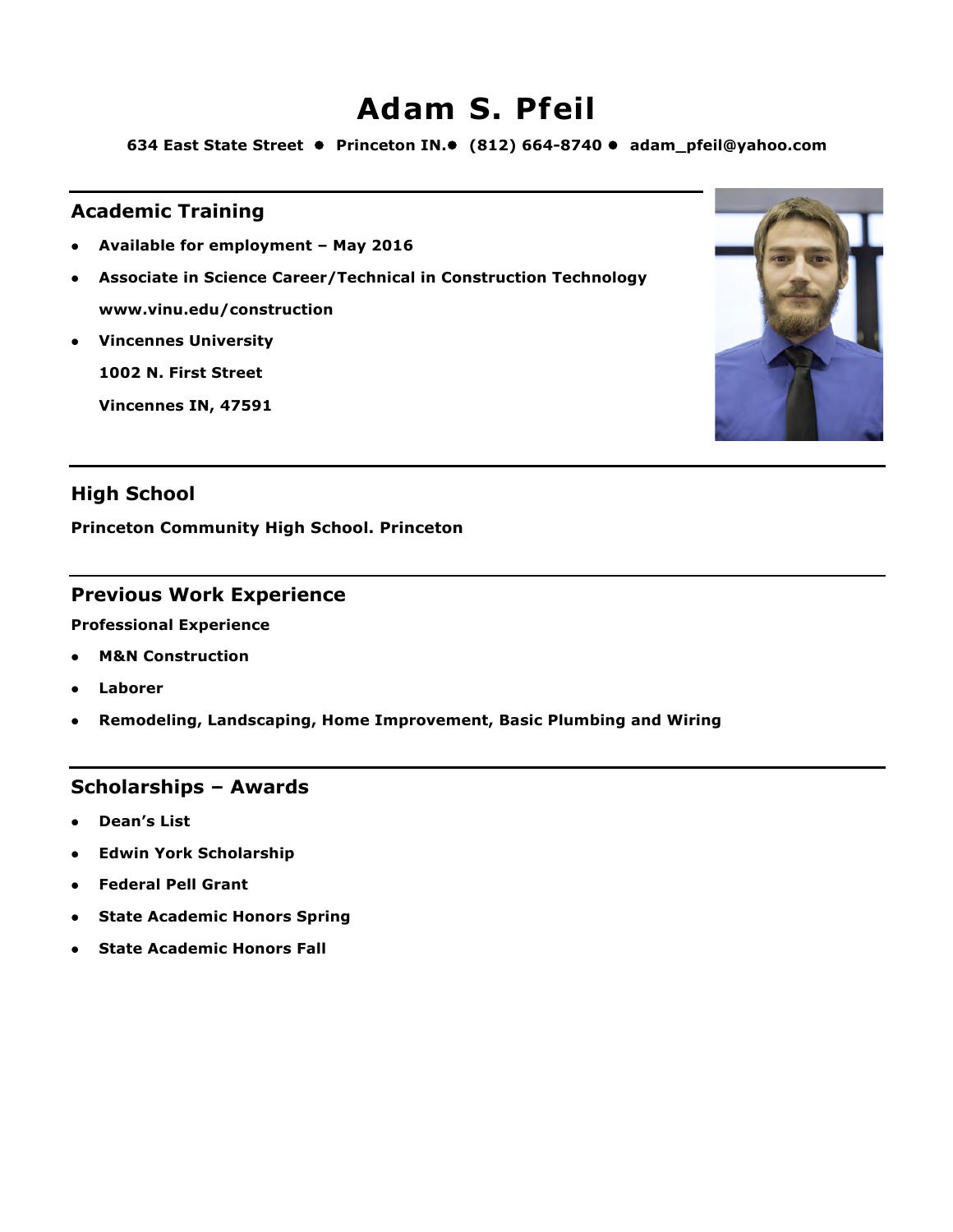# **Brayden J. Schuetter**

**7160 E Schnellville Rd** l **Schnellville, IN** l **(812)-309-4812** l **brayden.schuetter@gmail.com**

## **Academic Training**

- <sup>l</sup> **Available for employment – May 2015**
- <sup>l</sup> **Associate in Science Career/Technical in Construction Technology www.vinu.edu/construction**
- **•** Vincennes University

**1002 N. First Street**

**Vincennes IN, 47591**

## **High School**

**Forest Park High School. Ferdinand, IN**

#### **Previous Work Experience**

**Persohn Construction – 2013-2014**

- <sup>l</sup> **Laborer**
- <sup>l</sup> **New Construction, Remodel, Concrete,**

**Sander Processing – 2012-2013, 2014- Present**

- <sup>l</sup> **Butcher/Processor/Clean-up**
- <sup>l</sup> **Custom Slaughter, Retail**

- <sup>l</sup> **Dean's List**
- <sup>l</sup> **Vincennes University Scholarship**
- <sup>l</sup> **Vincennes Area Builders Association Scholarship**
- <sup>l</sup> **FFA Scholarships**
- <sup>l</sup> **NAHB Member**
- **Schnellville Conservation Club Member**
- <sup>l</sup> **Interests: Farming, Camping**

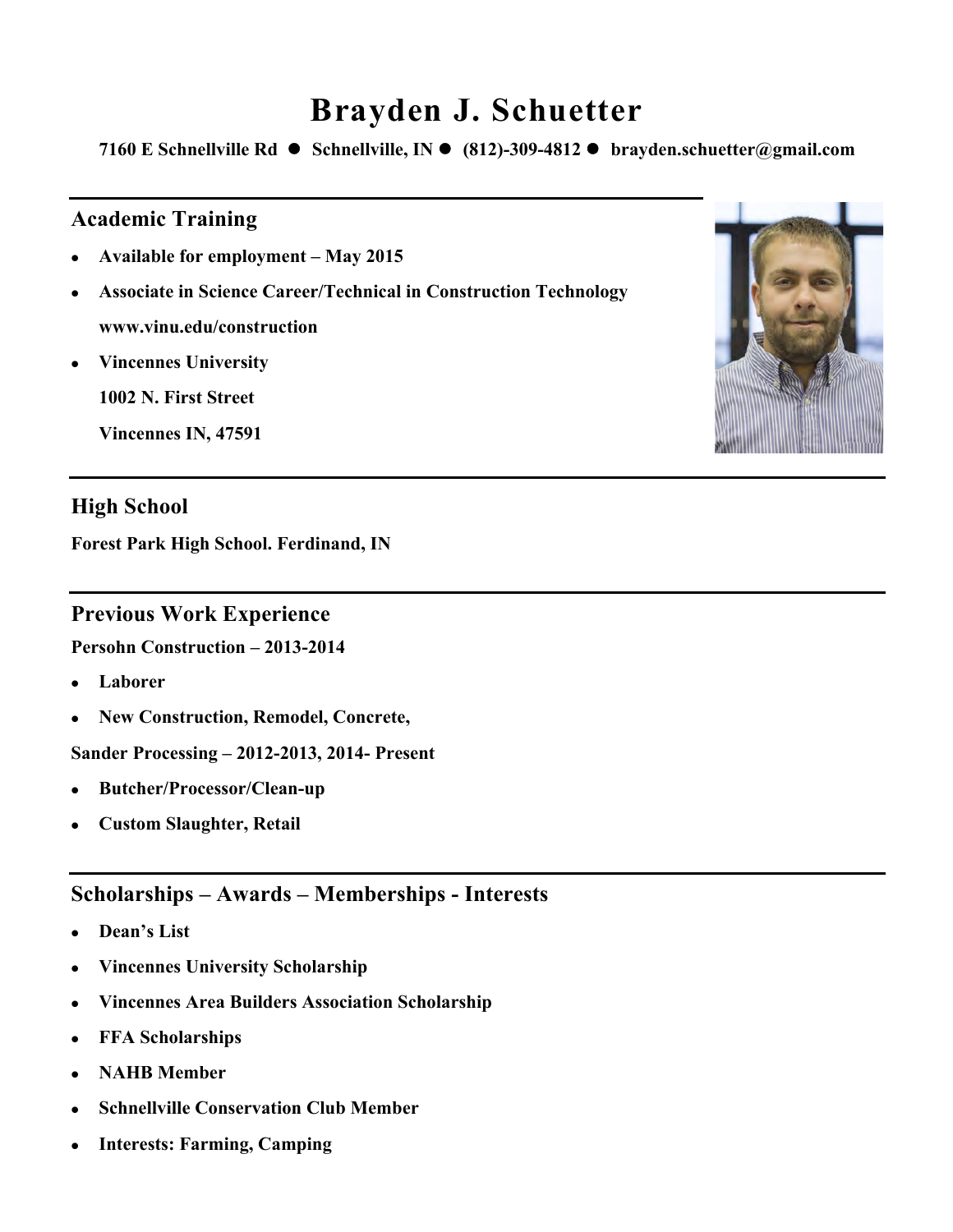# **Nicholas J. Ubelhor**

9946 Old State Road 37 ● Tell City, IN.● (812)608-0445 ● nick.47586@hotmail.com

## **Academic Training**

- l **Available for employment – May 2016**
- l **Associate in Science Career/Technical in Construction Technology www.vinu.edu/construction**
- **Vincennes University**

**1002 N. First Street**

**Vincennes IN, 47591**



## **High School – Vocational School – Career Center**

**Tell City Jr-Sr High School. Tell City, IN**

### **Previous Work Experience**

**Professional Experience ATTC Manufacturing - summer 2015**

**•** Hydraulic press operator

- l **Dean's List – 3 years**
- **Tell City Building Trades scholarship**
- l **NAHB member**
- **•** Enjoy outdoor activities such as hunting and fishing